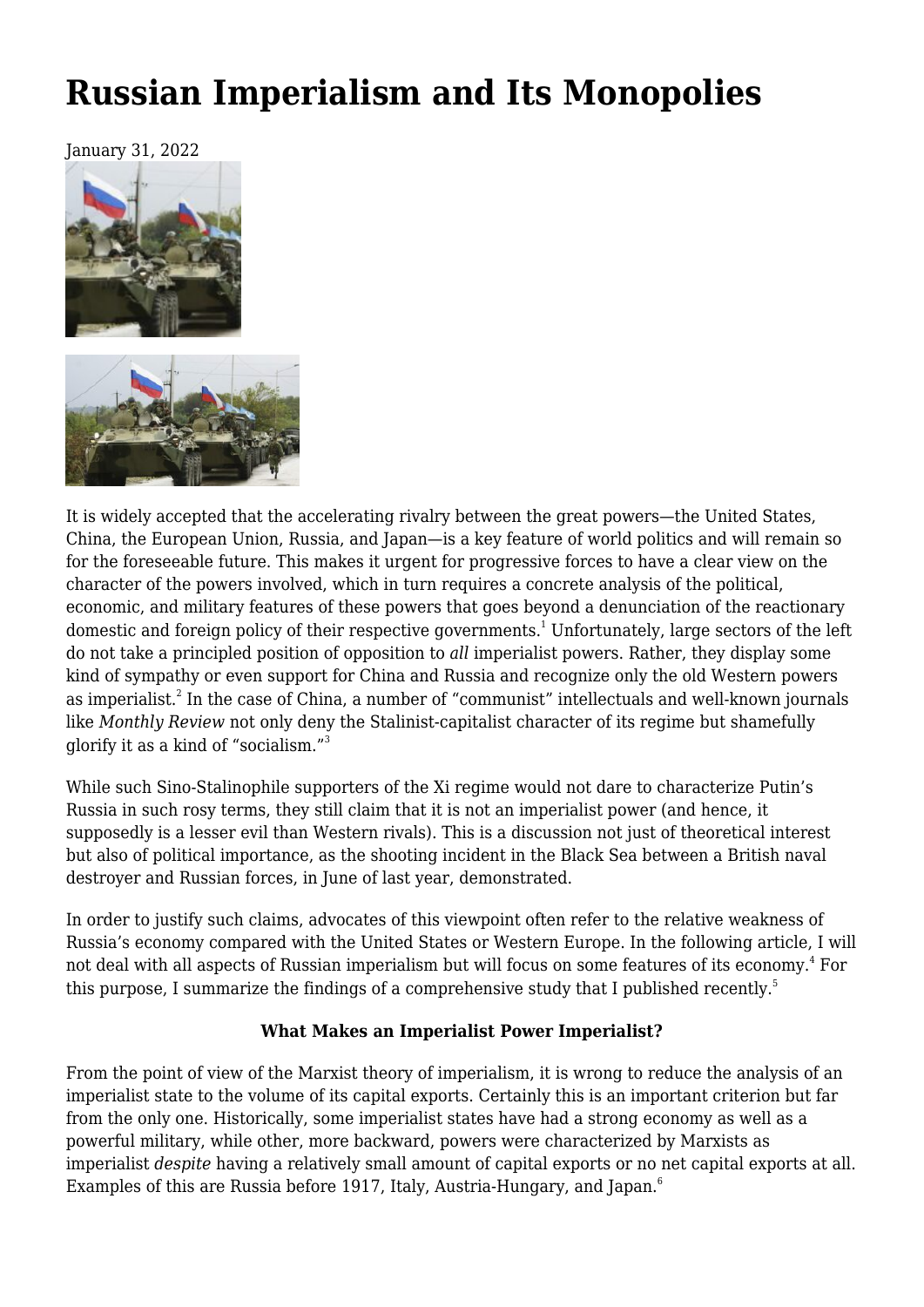Marxist theoreticians such as Lenin were fully aware of the economic weakness of Tsarist Russia. But they approached the question of imperialism not in a mechanistic and economistic way, but rather in a dialectical method. Thus, Lenin wrote in 1916,

The last third of the nineteenth century saw the transition to the new, imperialist era. Finance capital not of one, but of several, though very few, Great Powers enjoys a monopoly. (In Japan and Russia the monopoly of military power, vast territories, or special facilities for robbing minority nationalities, China, etc., partly supplements, partly takes the place of, the monopoly of modern, up-to-date finance capital.) $^7$ 

The classic Marxist theory of imperialism was never limited to the question of capital exports or to the economic field in general. The imperialist character of a given state is based not on a single criterion (like the volume of capital exports) but rather on the *totality of its economic, political, and military features*. Hence, a scientific definition of an imperialist state would be "a capitalist state whose monopolies and state apparatus have a position in the world order where they first and foremost dominate other states and nations. As a result, they gain surplus-profits and other economic, political, and/or military advantages from such a relationship based on super-exploitation and oppression."

# **Domestic Monopolies Dominate Russia's Market**

In contrast to Germany or Japan, Russia is a superpower in the military but not in the economic field. It is the second-largest military power—only behind the United States. Its total inventory of nuclear warheads is 6,255 (the United States has 5,550), and its share of global arms exports is 20 percent (only behind the United States, which has 37 percent).<sup>8</sup>

However, in terms of monopolies and capital export, Russia does not have a similarly strong position. According to the latest edition of the *Forbes Global 2000* list, Germany has six corporations among the top 100; France, four; Britain, three; and Russia, two. $^{\circ}$  Other lists rank Russia even lower.

Nevertheless, Russia's imperialist character can be derived not only from its military but also from its economic features. The starting point of the Marxist analysis of imperialism is the domination by monopolies. Various pro-Russian leftists characterize this state as "dependent" or "peripheral" and suggest that Russia is dominated by or is dependent on foreign monopolies (corporations, banks, and so on). This, however, is false. Russia's economy is primarily dominated by Russian monopoly capital. A recently published academic book about Russia's economy arrives at the conclusion that "the proportion of investment in Russian, foreign, and joint venture companies kept the same for the past five years: 86.3%, 7.3%, and 6.4%, respectively."<sup>10</sup>

This is also the case in the banking sector. In fact, the share of foreign capital in Russia's banking sector has declined in the past decade, according to another book published recently:

In October 2018, 150 foreign banks operated in Russia, including 63 foreign-controlled banks with 100% foreign share; 17 foreign-controlled banks with foreign shares of 51-99%; and 70 foreign banks with capital participation of less than 50%. The number of foreign banks has steadily declined from 2014 to 2018, suggesting that foreign investors may be reconsidering their investment plans in Russia. Foreign-controlled banks with foreign shares of 51–99% and foreign banks with capital participation of less than 50% decreased by 63% and 54%, respectively. The foreign banks' share in the total charter capital of the Russian banking sector declined from 23% in 2014 to 13.44% in October 2018. It should be noted that about 11% of foreign banks are significantly controlled by Russian residents.11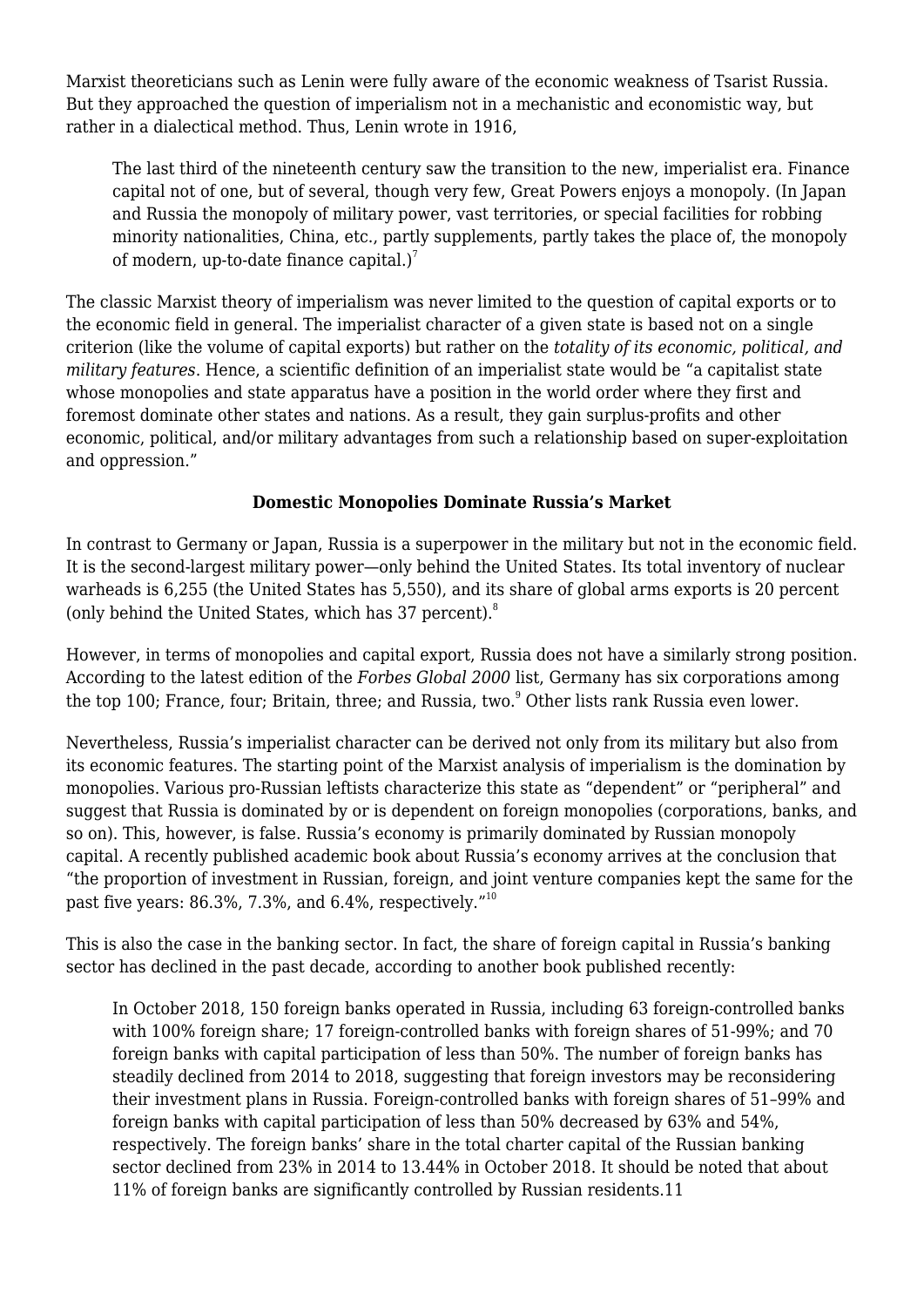In addition, Russia has no significant debts to foreign imperialist institutions (in contrast to many semi-colonial countries). Its public debt was only 18 percent of gross domestic product (GDP) at the end of 2020. It has steady current-account surpluses, and its international currency reserves were \$596 billion at the end of 2020 (making it the state with the fifth-largest foreign exchange reserve in the world). $^{12}$ 

It is worth pointing out that Russia's capitalism differs from the Western "model" insofar as the state occupies a crucial position. A considerable number of its monopolies represent a mixture of stateowned and private shares; hence state-capitalism is an essential feature of Russia's economy. (By the way, the same is true to an even larger degree for China.) According to a recent International Monetary Fund (IMF) study, the share of the Russian state in the economy (calculated as GDP) in 2016 was in a range of 30-35 percent. The report continues, "Correcting for the size of the informal sector in value added and employment pushes the Russian state's share significantly up, to almost 40 percent of formal-sector activity, and shy of 50 percent of formal-sector employment."<sup>13</sup>

## **Russia's Capital Export and the Problem of "Round-Tripping"**

Russia's volume of foreign direct investment (FDI) is significant, albeit there exist various problems with official statistics. Let us start the list of the top 15 countries that receive Russian FDI compared to the nations from which FDI in Russia originates. In Table 1, we see the stock of accumulated capital for each of the top 15 countries in each category for the years 2013 and 2018.

| OFDI STOCK FROM RUSSIA |         |                |         |             | <b>IFDI STOCK IN RUSSIA</b> |             |         |
|------------------------|---------|----------------|---------|-------------|-----------------------------|-------------|---------|
| 2013                   |         | 2018           |         | 2013        |                             | 2018        |         |
| Cyprus                 | 152,702 | Cyprus         | 172,461 | Cyprus      | 183,276                     | Cyprus      | 126,366 |
| BVI*                   | 74,412  | Netherlands    | 40,415  | Netherlands | 48,948                      | Netherlands | 40,309  |
| Netherlands            | 45,012  | Austria        | 26,710  | Bahamas     | 31,964                      | Bahamas     | 39,031  |
| Austria                | 25,500  | Switzerland    | 17,760  | Bermuda     | 29,565                      | Bermuda     | 29,830  |
| U.S.                   | 20,943  | BVI*           | 11,277  | UK          | 21,759                      | Luxembourg  | 19,561  |
| Switzerland            | 12,096  | Bahamas        | 8806    | BVI*        | 18,925                      | France      | 17,291  |
| Germany                | 9607    | Turkey         | 8229    | Germany     | 18,898                      | Germany     | 16,410  |
| UK                     | 7901    | Germany        | 8125    | U.S.        | 17,979                      | UK          | 14,933  |
| Bahamas                | 6416    | U.S.           | 7332    | Sweden      | 16,176                      | Switzerland | 11,029  |
| Ukraine                | 5968    | Spain          | 6441    | France      | 14,075                      | BVI*        | 10,356  |
| Turkey                 | 5277    | UK             | 6378    | Luxembourg  | 12,780                      | Jersey      | 9945    |
| Spain                  | 4772    | <b>Belarus</b> | 3960    | Austria     | 11,816                      | Ireland     | 5824    |
| Jersey                 | 4128    | Singapore      | 3471    | Switzerland | 6040                        | Austria     | 5604    |
| <b>Belarus</b>         | 4089    | Kazakhstan     | 3302    | Ireland     | 5210                        | Italy       | 4626    |
| France                 | 3629    | Ukraine        | 3104    | Jersey      | 5013                        | Sweden      | 4531    |
|                        |         |                |         |             |                             |             |         |

#### Table 1. Top 15 Host Countries for Russian Outward FDI (OFDI) Stock and Top 15 Sources of Russia's Inward FDI (IFDI) Stock, in 2013 and 2018 (Millions of Dollars)<sup>14</sup>

\*BVI is British Virgin Islands

As the reader will recognize, this list includes a number of destinations that are well-known as offshore tax havens: Cyprus, the British Virgin Islands, Bahamas, Bermuda, Jersey, and so on. Likewise, the Netherlands is also a tax haven highly appreciated by oligarchs. However, this does not necessarily mean that Russian FDI to such destinations is simply capital flight. As the table shows, there is also a large volume of FDI originating from the very same tax havens. Economists call this "round-tripping." Russian capitalists "invest" in foreign offshore destinations and, in turn, invest from these destinations in Russia. Hence, round-tripping leads to Russian FDI being overestimated in both directions. A major reason for Russian multinationals to "invest" in such offshore destinations is to minimize taxes.15 Furthermore, Russian monopolies also use such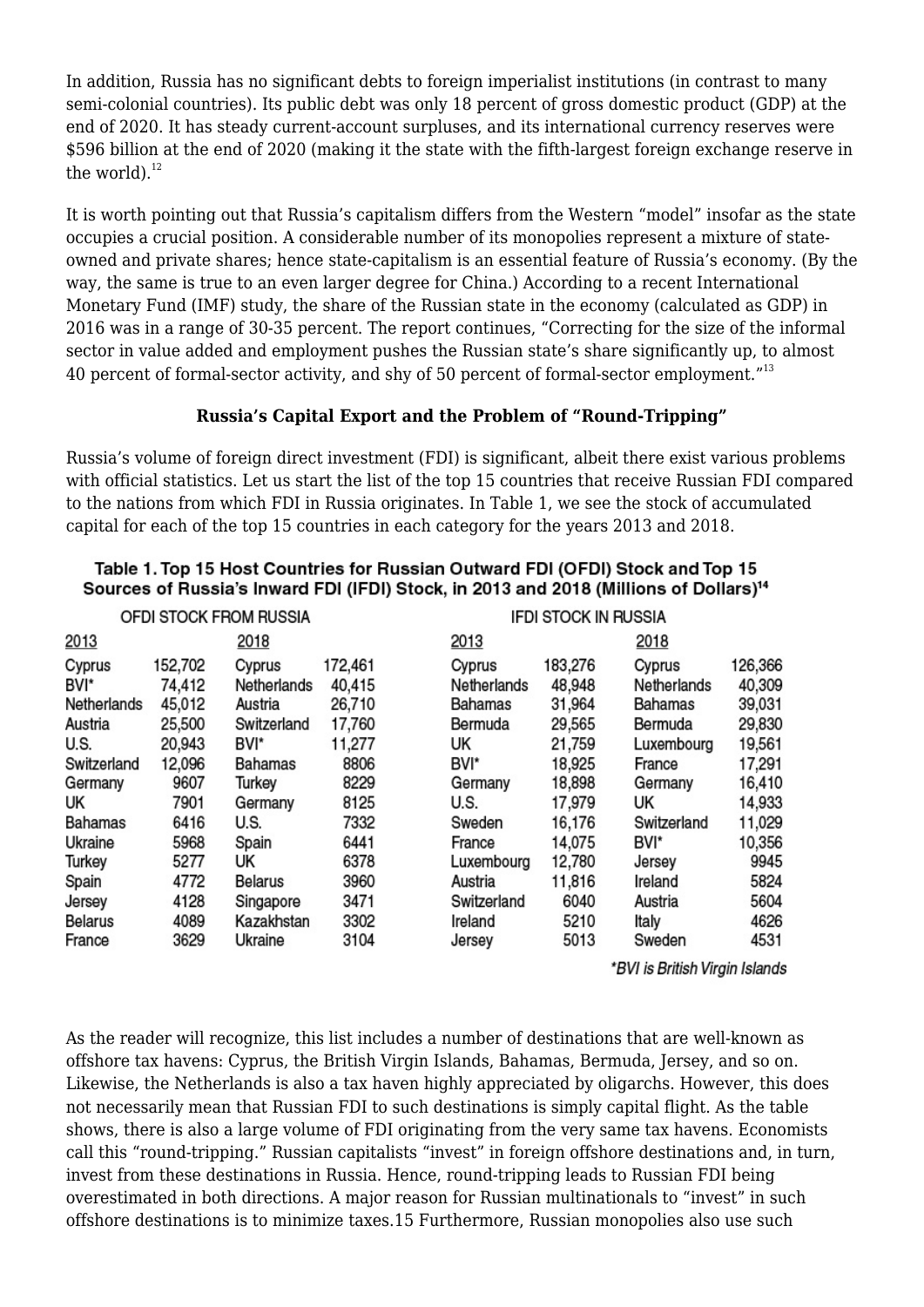offshore destination for foreign investments in third countries. As a result, a sizeable proportion of "foreign investment" in Russia is in fact Russian investment ("coming home" under more favorable tax conditions). Furthermore, Russian corporations also undertake foreign investments in other countries from such offshore centers.16 Obviously, such complications make an estimation of real Russian foreign investment and foreign investment in Russia difficult. Kari Liuhto, a Finnish university professor who has studied this problem in detail, arrives at the conclusion "that one could probably reduce Russia's official IFDI stock by 40–50 percent, to discover the true size of Russia's IFDI stock $^{\prime\prime}$ <sup>17</sup>

The Putin regime tries to reduce the amount of round-tripping capital in order to raise the state's tax income. While round-tripping still exists, it seems to have been reduced.<sup>18</sup>

The vast amount of Russia's round-tripping foreign investment often has been cited as an example of the weakness of Russia's capital and as proof of its non-imperialist character. But, as I have explained in other works, Russia is not the only country whose capital is flocking to financial offshore centers. New research strongly confirms this assessment. One study cites a special report on offshore finance by *The Economist* to say that "the world has 50–60 tax havens, which serve as domicile for more than 2m paper companies, along with thousands of banks, funds, and insurers. The report estimates that over 30% of global foreign direct investment is booked through havens."<sup>19</sup> Another more recently published study estimates that the share of such "Phantom FDIs" has increased to 40 percent of all global FDI!<sup>20</sup> Such "Phantom FDIs" are a feature not only of weak economies of the "Third World" but also of the imperialist states where most of capital has its home. $21$ 

## **Russia's Multinational Corporations**

Let us now deal with Russia's leading monopolies that are investing abroad. Table 2 provides a list published by the UN Conference on Trade and Development that shows the 15 largest Russian nonfinancial monopolies ranked by their foreign assets.

| Rank             | Company          | Industry           | Foreign assets<br>(Billions of dollars) | Share of foreign assets State ownership<br>in total assets (%) | (%)   |
|------------------|------------------|--------------------|-----------------------------------------|----------------------------------------------------------------|-------|
| 1                | Lukoil           | Oil and gas        | 24.3                                    | 27                                                             |       |
| 2                | Gazprom          | Oil and gas        | 19.5                                    | 6                                                              | 50.2  |
| 3                | Rosneft          | Oil and gas        | 17.6                                    | 8                                                              | 69.5  |
| 4                | Sovkomflot       | Transportation     | 5.7                                     | 78                                                             | 100.0 |
| 5                | Severgroup       | Conglomerate       | 5.4                                     |                                                                |       |
| 6                | En+              | Conglomerate       | 5.0                                     | 23                                                             |       |
| 7                | Atomenergoprom   | Nuclear energy     | 4.7                                     | 9                                                              | 100.0 |
| 8                | Evraz            | Steel              | 3.7                                     | 36                                                             |       |
| 9                | Russian Railways | Transportation     | 3.5                                     | 5                                                              | 100.0 |
| 10               | TMK              | Steel              | 2.0                                     | 36                                                             |       |
| 11               | Eurochem         | Chemicals          | 1.7                                     | 17                                                             |       |
| 12               | Sistema          | Conglomerate       | 1.5                                     | 8                                                              |       |
| 13               | <b>NLMK</b>      | Steel              | 1.5                                     | 14                                                             |       |
| 14               | Zarubezhneft     | Oil and gas        | 1.2                                     | 38                                                             | 100.0 |
| 15               | Polymetal        | Non-ferrous metals | 1.0                                     | 32                                                             |       |
| Total or average |                  |                    | 105.1                                   | 12                                                             |       |

#### Table 2. Largest Russian Nonfinancial Multinational Enterprises by Foreign Assets, 2017<sup>22</sup>

There are several noteworthy facts deriving from this table. First, we see that state-owned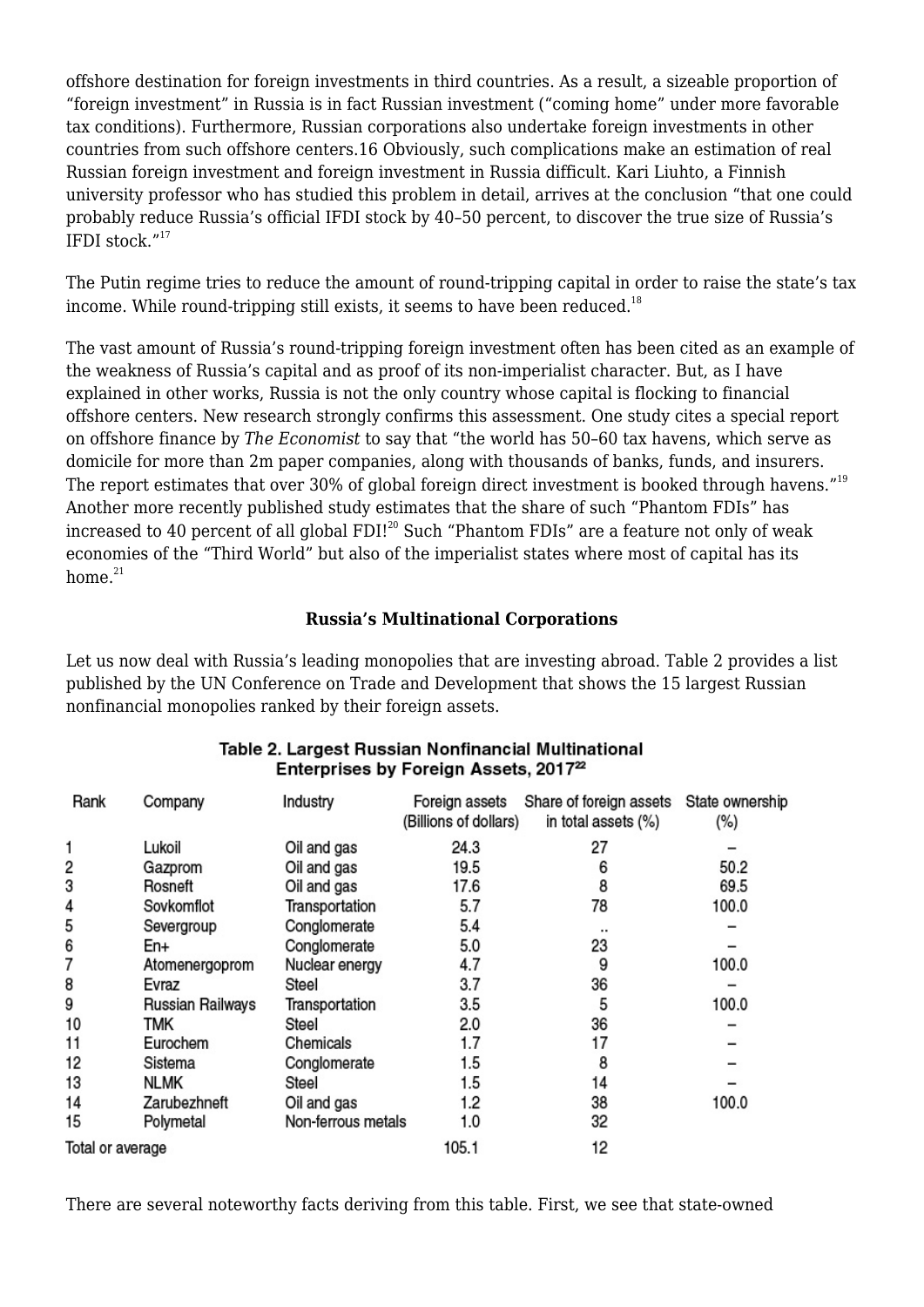corporations play a prominent role, but private monopolies dominate the list (9 out of 15). Second, the oil and gas sector and the metal industry play a leading role in Russia's investments abroad. However, Russia's monopolies play a role in a wide range of business sectors, such as machine building, electricity generation, chemicals, foodstuffs, telecommunications, information technology, transportation, banking, and media. $^{23}$ 

# **Super-Exploitation by Russian Monopolies**

Like other imperialist monopolies, Russian capital is investing both in imperialist states and in semicolonial countries. For reasons mentioned above ("round-tripping"), there are some difficulties in getting an accurate picture of the destinations of Russia's capital export.

The Institute of World Economy and International Relations (IMEMO)—one of Russia's most prestigious think tanks—has tried to identify the major destinations of Russian capital export. It arrived at the following conclusion concerning foreign investment in Eurasian countries outside the semi-colonial Commonwealth of Independent States (CIS). "[A]t the end of 2016, the main destinations in non-CIS Eurasia were Italy, Germany, Great Britain, Turkey, Switzerland, Iraq, and Bulgaria. This database shows minor Russian FDI stock in Cyprus. Likewise, real Russian FDI presence is much smaller in Luxembourg, Spain, Ireland, Latvia, and the Netherlands than officially registered."<sup>24</sup>

Russian monopolies also play an important role in the Eurasian countries, albeit more in some than in others. Two Russian economists provide the following assessment:

In 2014, Russian OFDI to the Eurasian Economic Union (EAEU [a Russia-dominated Eastern version of the European Union]) was close to \$15.4 billion, which is equivalent to 4.0 percent of the total Russian OFDI. Both figures nearly doubled in two years (2012-14) after the creation of the Customs Union between Russia, Belarus, and Kazakhstan. This modest share could be twice as high, after the subtraction of FDI turnover from the total figures. … The role of Russian investments varies by country. For Belarus, Russia is the country of origin for 57 percent of FDI inward stock, while Cyprus and similar territories are responsible for less than 15 percent of that stock. For Armenia, Russian FDI [is] also significant (35 percent of the total inward stock). For Kazakhstan, the situation is opposite: Russia-originating FDI adds up to only 2.5 percent of total inward stock. However, the Netherlands' share is more than 40 percent. Many Russian companies are registered in the Netherlands, or arrange [to have affiliates there] to conduct business abroad. Due to this, revealing the initial origin of Dutch FDI to Kazakhstan could increase the share of Russian FDI several fold. Russian investments in Kyrgyzstan are minor, both in absolute and relative terms. $^{25}$ 

Russian multinationals have an absolute dominant position in Uzbekistan: 55.6 percent of all foreign investment originates from Russia, with China being the second-largest investor  $(15 \text{ percent})$ .<sup>26</sup>

# **Imperialist Super-Exploitation via Migration**

Finally, when we talk about Russia's super-exploitation of the semi-colonial countries in Eurasia, it is crucial to point also to the role of migration. As I have elaborated in other works, migration is one of several major forms of imperialist super-exploitation of colonial and semi-colonial countries, as it provides substantial value transfer from the oppressed to the oppressor country. $27$ 

Imperialist Russia is one of those countries that enormously gains from super-exploitation of migrants. By June 2019, there were officially 10.13 million foreign citizens in Russia.<sup>28</sup> The vast majority of these legal migrants (8.59 million, or 85 percent) come from the semi-colonial CIS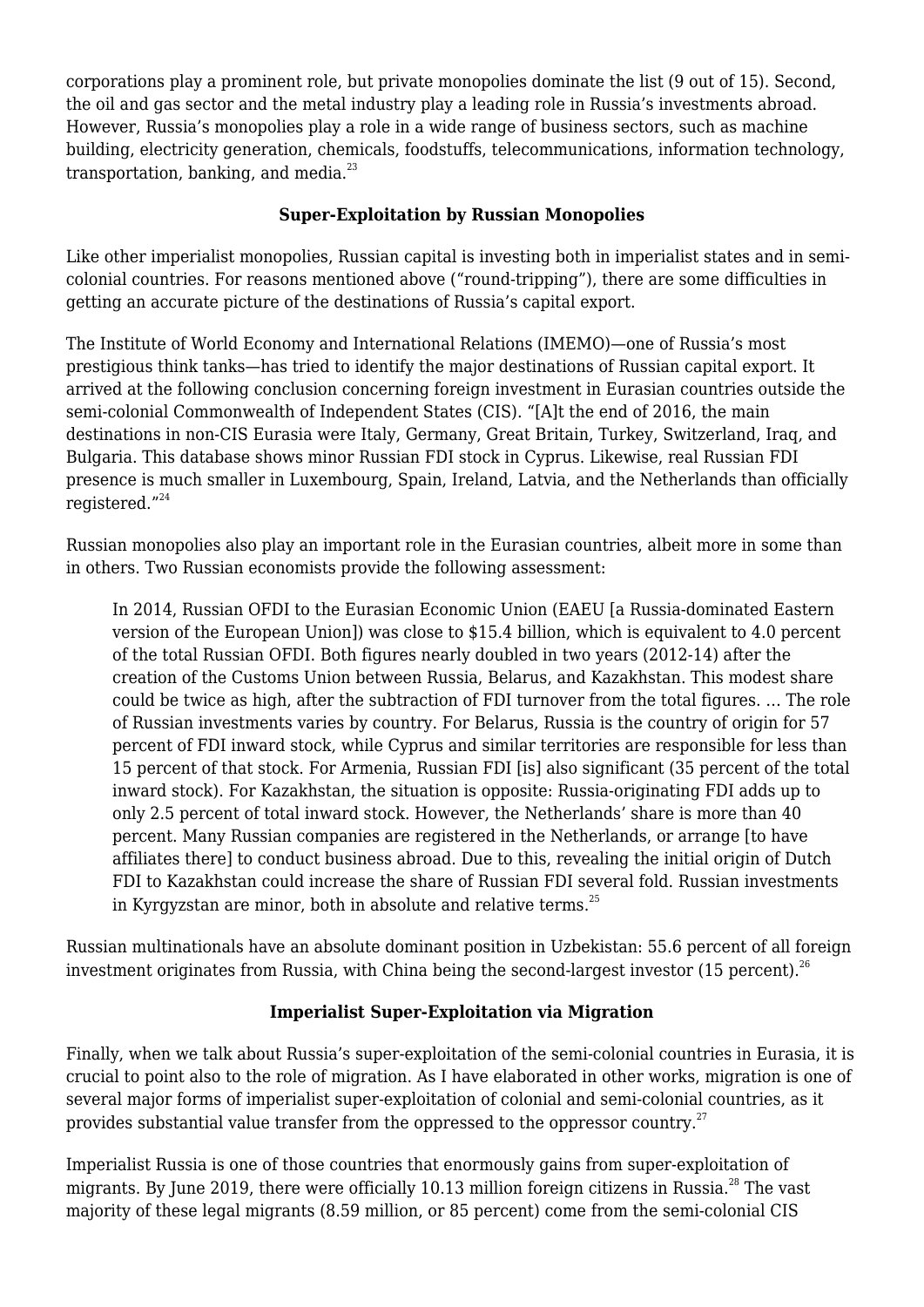countries in Central Asia and Eastern Europe. (See Table 3)

| Table 3. Foreign Citizens from CIS     |
|----------------------------------------|
| <b>Countries Living in the Russian</b> |
| Federation, 2019 <sup>29</sup>         |

| Country        | Number    |
|----------------|-----------|
| Azerbaijan     | 650,495   |
| Armenia        | 491,767   |
| <b>Belarus</b> | 655,846   |
| Kazakhstan     | 496,096   |
| Kyrgyzstan     | 716,118   |
| Moldova        | 326,178   |
| Tajikistan     | 1,303,302 |
| Uzbekistan     | 2,188,835 |
| Ukraine        | 1,763,930 |
| CIS, total     | 8,592,567 |

Within an official Russian population of 146.7 million (2019), legal migrants constitute 6.9 percent. To this figure, one must add an unknown number of migrants living illegally in Russia. Estimates of the number of illegal migrants in Russia range from 1.5 million to 15 million. Several academics settle on the figure of  $3-5$  million illegal migrants.<sup>30</sup> If this figure is accurate, one can assume that about 13-15 million migrants are currently living in Russia (about 9-10 percent of the total population).

In addition to these legal and illegal migrants, one should add an unknown number of migrants from Russia's internal colonies. As an old empire, a sizeable minority of Russia's population (about 19 percent) are non-Russians. As I pointed out in my 2014 study, these minorities are nationally oppressed peoples who mostly live under worse economic and social conditions than the majority population. As a result, many of these oppressed minorities leave their native place and move to larger cities—in areas dominated by the Russian majority population—in the hope of finding a job there.

In Table 4, we can see that (legal) migrants constitute a sizeable proportion of employees in key sectors of Russia's economy.

# Table 4. Employment Rates of Migrants in the Russian Federation in 2016 (%)<sup>31</sup>

| Economic sector        | Share of migrants employed<br>in the sector, % of the overall<br>number of employed |
|------------------------|-------------------------------------------------------------------------------------|
| Manufacturing industry | 14.4%                                                                               |
| Construction           | 7.2%                                                                                |
| Service sector         | 15.9%                                                                               |
| Agriculture            | 6.5%                                                                                |

Similar to other imperialist countries, migrants in Russia are super-exploited as a cheap labor force. A team of three Russian university professors calculates that "as a rule, the wage of migrants is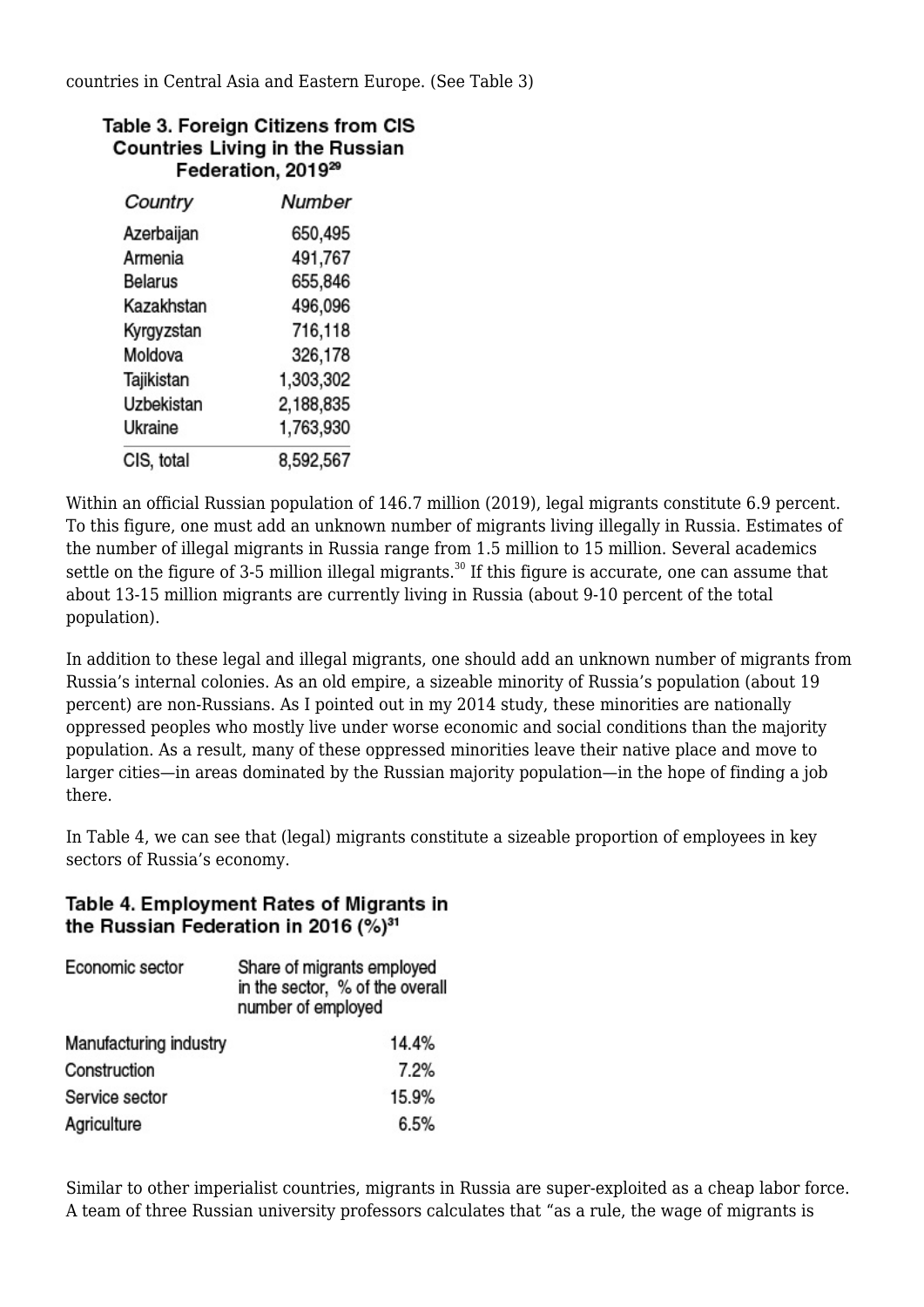approximately 70% of the wages of Russians."<sup>32</sup> They estimate the contribution of migrants to Russia's output: "Based on the fact that in 2016 the GDP amounted to 86,044 billion rubles, [an] additional 5,592.8 billion rubles were received due to the use of foreign labor, which is 6.5% of Russia's total GDP.<sup>"33</sup> They also quote other experts who estimate the contribution of migrants as 7.56 percent of Russia's GDP.

## **Conclusions**

Russia is an imperialist power. This is evident not only from its political and military features but also from its economy. It is neither dominated by foreign corporations nor financially dependent on foreign imperialist institutions. It is a relatively strong economy dominated by domestic monopolies, with a low level of foreign debt and large foreign exchange reserves. Russia's monopoly capitalists—the so-called "oligarchs"—are closely linked with the state apparatus, which plays a strong, regulating role.

Russia's capital export is dominated by these monopolies. Here too, the state-owned corporations play a significant role, although the majority of these monopolies are privately owned. Russia's foreign investments are directed to imperialist as well as to semi-colonial countries. Naturally, Russia plays a stronger role in semi-colonial countries that were part of the USSR. Today, several of these states are members of the EAEU.

Having established the imperialist character of Russia, it is in my view impermissible for socialists to side with such a state in a conflict with great power rivals. Supporting Russia in any conflict with Western European states, the United States, or Japan is tantamount to social-imperialism, that is, serving one or several imperialist powers masked by socialist phrases. In contrast, socialists need a strategy of opposing the great powers of the East as well as those of the West.

#### Notes

1. See on this Michael Pröbsting, "Great Power Rivalry in the Early Twenty-first Century," *New Politics* (No. 67, Summer 2019). See also Michael Pröbsting, *Anti-Imperialism in the Age of Great Power Rivalry. The Factors Behind the Accelerating Rivalry Between the U.S., China, Russia, EU and Japan* (RCIT Books, 2019); this book can be read online or downloaded for free [here](http://www.thecommunists.net/theory/anti-imperialism-in-the-age-of-great-power-rivalry/).

2. See the special issue of *Monthly Review*: ["New Cold War on China](http://monthlyreview.org/2021/07/01/mr-073-03-2021-07_0/)" (July-August 2021). For a critique of such an approach, see Michael Pröbsting,, *[Servants of Two Masters. Stalinism and the](http://www.thecommunists.net/theory/servants-of-two-masters-stalinism-and-new-cold-war/) [New Cold War Between Imperialist Great Powers in East and West](http://www.thecommunists.net/theory/servants-of-two-masters-stalinism-and-new-cold-war/)*[,](http://www.thecommunists.net/theory/servants-of-two-masters-stalinism-and-new-cold-war/) July 2021.

3. For a Marxist analysis of China's capitalism and its rise as an imperialist power, see Michael Pröbsting, "China's Emergence as an Imperialist Power," *New Politics* (No. 57, Summer 2014). See also [an essay by Michael Pröbsting](http://link.springer.com/referenceworkentry/10.1007%2F978-3-319-91206-6_179-1) in the second edition of *The Palgrave Encyclopedia of Imperialism and Anti-Imperialism,* Immanuel Ness and Zak Cope, eds. (Palgrave Macmillan, 2020); other works on this issue can be accessed [on this sub-page](http://www.thecommunists.net/theory/china-russia-as-imperialist-powers/).

4. See on this several pamphlets by Michael Pröbsting: *[Russia and China: Neither Capitalist nor](http://www.thecommunists.net/theory/russia-and-china-neither-capitalist-nor-great-powers-reply-to-po-crfi/) [Great Powers?](http://www.thecommunists.net/theory/russia-and-china-neither-capitalist-nor-great-powers-reply-to-po-crfi/)* November 2018; *[The Catastrophic Failure of the Theory of "Catastrophism](http://www.thecommunists.net/theory/the-catastrophic-failure-of-the-theory-of-catastrophism/)*[,"](http://www.thecommunists.net/theory/the-catastrophic-failure-of-the-theory-of-catastrophism/) May 2018; *[Lenin's Theory of Imperialism and the Rise of Russia as a Great Power](http://www.thecommunists.net/theory/imperialism-theory-and-russia/)*, August 2014; *[Russia as](http://www.thecommunists.net/theory/imperialist-russia/) [a Great Imperialist Power. The Formation of Russian Monopoly Capital and Its Empire](http://www.thecommunists.net/theory/imperialist-russia/)*, March 2014.

5. Michael Pröbsting, *[The Peculiar Features of Russian Imperialism. A Study of Russia's Monopolies,](http://www.thecommunists.net/theory/the-peculiar-features-of-russian-imperialism/) [Capital Export and Super-Exploitation in the Light of Marxist Theory](http://www.thecommunists.net/theory/the-peculiar-features-of-russian-imperialism/)*[,](http://www.thecommunists.net/theory/the-peculiar-features-of-russian-imperialism/) August 2021.

6. I elaborated these historical examples in Michael Pröbsting, *Anti-Imperialism in the Age of Great*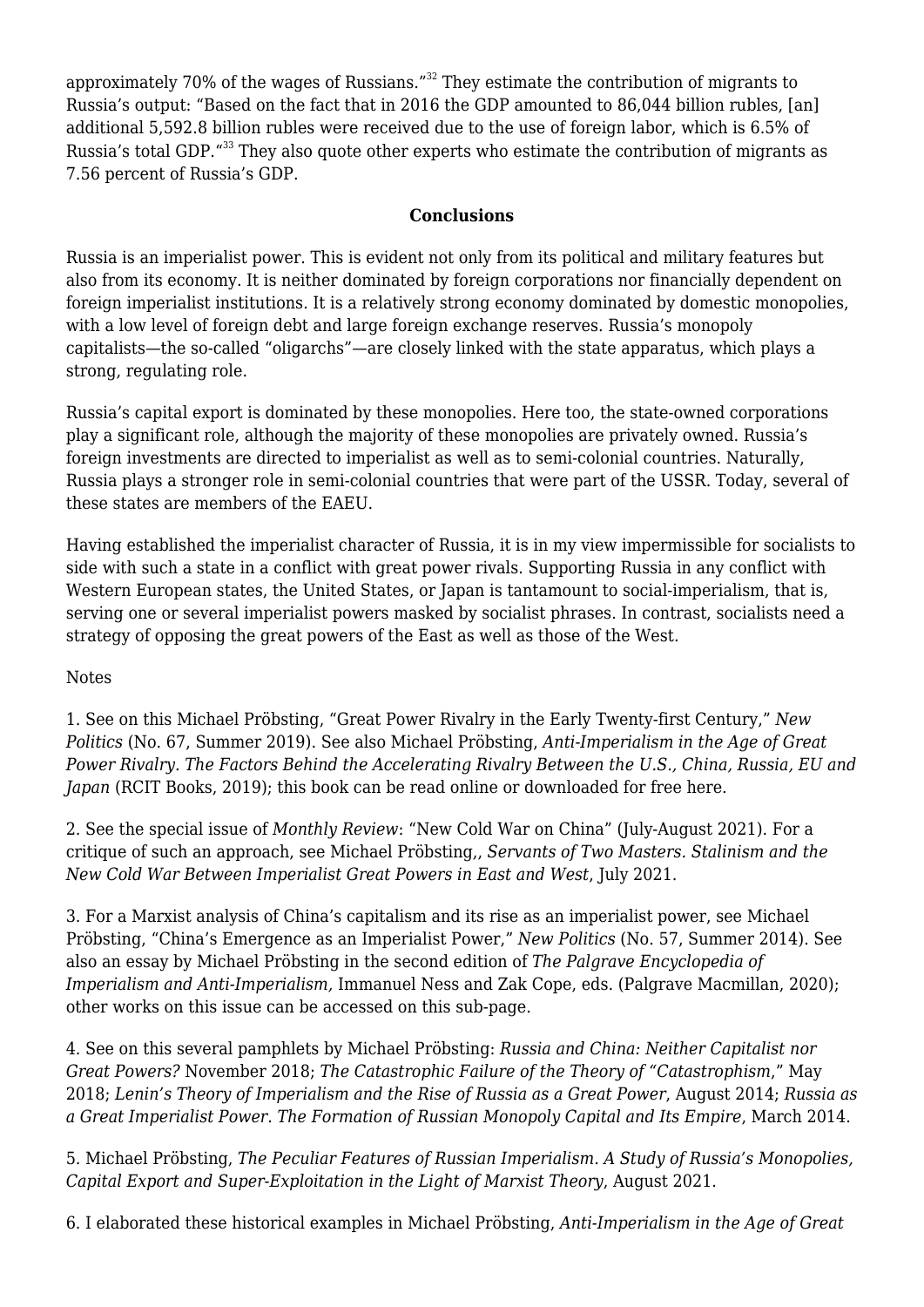*Power Rivalry*, 94-102.

7. V. I. Lenin, "Imperialism and the Split in Socialism" (1916), in *Lenin Collected Works*, Vol. 23, 116.

8. See on this Stockholm International Peace Research Institute, "Armaments, Disarmament, and International Security, Summary," in *SIPRI Yearbook 2021,* 15-17.

9. Andrea Murphy, Eliza Haverstock, Antoine Gara, Chris Helman, and Nathan Vardi, "[How the](http://www.forbes.com/lists/global2000/#360e8b5a5ac0) [World's Biggest Public Companies Endured the Pandemic,"](http://www.forbes.com/lists/global2000/#360e8b5a5ac0) *Forbes*, May 13, 2021.

10. Veronika Chernova, Sergey U. Chernikov, Alexander Zobov, and Ekaterina Degtereva, "TNCs in Russia: Challenges and Opportunities," in Bruno S. Sergi, ed., *Exploring the Future of Russia's Economy and Markets: Towards Sustainable Economic Development* (Bingley, UK: Emerald Publishing, 2019), 188.

11. Victor Gorshkov, "Fundamentals and Recent Trends in Russian Banking," in Steven Rosefielde (d), *Putin's Russia: Economy, Defence and Foreign Policy* (Singapore: World Scientific Publishing, 2021), 81.

12. Anders Åslund and Maria Snegovaya, "The Impact of Western Sanctions on Russia and How They Can Be Made Even More Effective," *The Atlantic Council*, May 2021, 10, 18; see also Anders Åslund, "[The Russian Economy in Health, Oil, and Economic Crisis,"](http://www.atlanticcouncil.org/commentary/long-take/the-russian-economy-in-health-oil-and-economic-crisis/) May 27, 2020.

13. Gabriel Di Bella, Oksana Dynnikova, Slavi Slavov, "The Russian State's Size and Its Footprint: Have They Increased?" *IMF Working Paper WP/19/53*, March 2, 2019, 13; see also Congressional Research Service, *Russia: Domestic Politics and Economy*, Sept. 9, 2020, 29-30; Alexander Abramov, Alexander Radygin, Maria Chernova, "State-Owned Enterprises in the Russian Market: Ownership Structure and Their Role in the Economy," *Russian Journal of Economics* (No. 3, 2017), 1–23.

14. Csaba Weiner, "Russian Multinational Direct Investment in East Central European Countries," in Ágnes Szunomár, ed., *Emerging-Market Multinational Enterprises in East Central Europe* (London: Palgrave Macmillan, 2020), 159.

15. Weiner, 184-85.

16. Maria Kotova, *[Russia's 2021 Trade and Investment Turn to Asia](http://www.russia-briefing.com/news/russia-s-2021-trade-and-investment-turn-to-asia.html/)* (St. Petersburg, Russia: Dezan Shira & Associates, 2021).

17. Kari Liuhto, "Does Ownership Matter in an OFDI Decision of a Russian Firm? The Case of Russia's Ten Largest Investors Abroad," in Kari Liuhto, Sergei Sutyrin, and Jean-Marc F. Blanchard, eds., *The Russian Economy and Foreign Direct Investment* (Routledge, 2017), 248-49.

18. World Bank, "Russia's Economy Loses Momentum Amidst COVID-19 Resurgence; Awaits Relief from Vaccine," Russia Economic Report #42, Dec. 2019, 27; see also Maria Kotova.

19. Daniel Haberly and Dariusz Wójcik, "Tax Havens and the Production of Offshore FDI: an Empirical Analysis," *Journal of Economic Geography* (No. 15, 2015), 75.

20. Kasper Brandt, *Illicit Financial Flows and the Global South. A Review of Methods and Evidence* (WIDER Working Paper 2020/169, Dec. 2020), 10.

21. Haberly and Wójcik, 78.